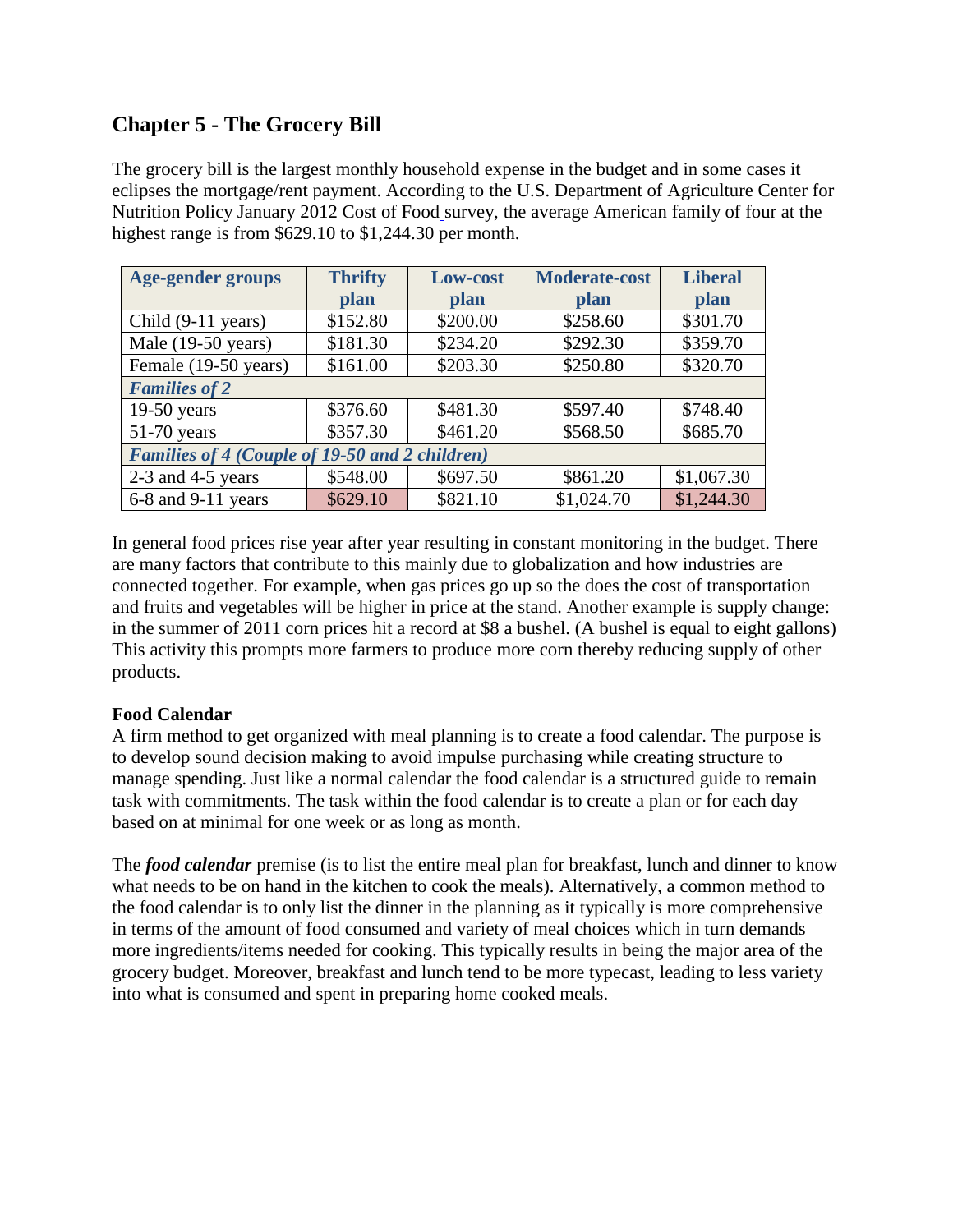| $\sim$ MARCH $\sim$    |            |              |            |            |                |            |  |  |
|------------------------|------------|--------------|------------|------------|----------------|------------|--|--|
| <b>SUN</b>             | <b>MON</b> | <b>TUE</b>   | <b>WED</b> | <b>THU</b> | <b>FRI</b>     | <b>SAT</b> |  |  |
|                        |            |              | 29         |            |                |            |  |  |
|                        |            |              | -TV Dinner | -Meatloaf  | -Chicken       | -Soup $\&$ |  |  |
|                        |            |              |            | -Salad     | <b>Breasts</b> | Sandwiches |  |  |
|                        |            |              |            | -Baked     | -Asparagus     | -Salad     |  |  |
|                        |            |              |            | Potato     | -Breadsticks   |            |  |  |
| 4                      |            | 5<br>n       |            | 8          | 9              | 10         |  |  |
| -Sloppy Joes - Mexican |            | -Spaghetti   |            |            |                |            |  |  |
| -Broccoli              | Night      | -Salad       |            |            |                |            |  |  |
|                        |            | -Breadsticks |            |            |                |            |  |  |

Typically breakfast and lunches are predictable meals making them much easier to shop for. Hence, this is why restaurants have menus for breakfast, lunch and dinner. When it comes to dinner the types of foods and variations of preparing them are infinite. For purposes of this exercise, this calendar assumes a dinner menu. With meal planning it forces the budgeter to map out how to stay within the established weekly goal. This budget calls for \$57.69 each week. The grid below details the ingredients needed for the week's meals:

| <b>Item</b>            | Have $\sqrt$ | For                    | <b>Amount</b>  | # of Meals     |
|------------------------|--------------|------------------------|----------------|----------------|
| Ground beef            |              | Sloppy Joes            | $3$ lbs.       | 2              |
|                        |              | Meatloaf               |                |                |
|                        |              | <b>Mexican Night</b>   |                |                |
| Soup                   | V            |                        |                |                |
| Lettuce (premix)       |              |                        | 1 bag          | 4              |
| Garlic Bread           |              |                        | 1 loaf         | $\overline{2}$ |
| <b>TV Dinner</b>       |              |                        | 1 package      | 1              |
| Taco Kit               | V            |                        |                |                |
| <b>Chicken Breast</b>  | V            |                        |                |                |
| Potatoes               |              | <b>Mashed Potatoes</b> | $\overline{2}$ |                |
| <b>Bread</b>           | V            |                        |                |                |
| Soup                   |              |                        |                |                |
| Mayo                   |              |                        |                |                |
| Mustard                |              |                        |                |                |
| Turkey                 |              |                        |                |                |
| Sour Cream             |              |                        |                |                |
| <b>Shredded Cheese</b> | V            |                        |                |                |
| <b>Black Olives</b>    |              |                        |                |                |
| <b>Broccoli</b>        |              |                        |                |                |
| Asparagus              |              |                        |                |                |

In looking at the grid the food calendar calls once meatloaf and sloppy joes, twice for garlic bread and four times for salad (lettuce). In breaking down the details shows shopping for one loaf of garlic bread, three pounds of meat and one bag of premix salad will span across multiple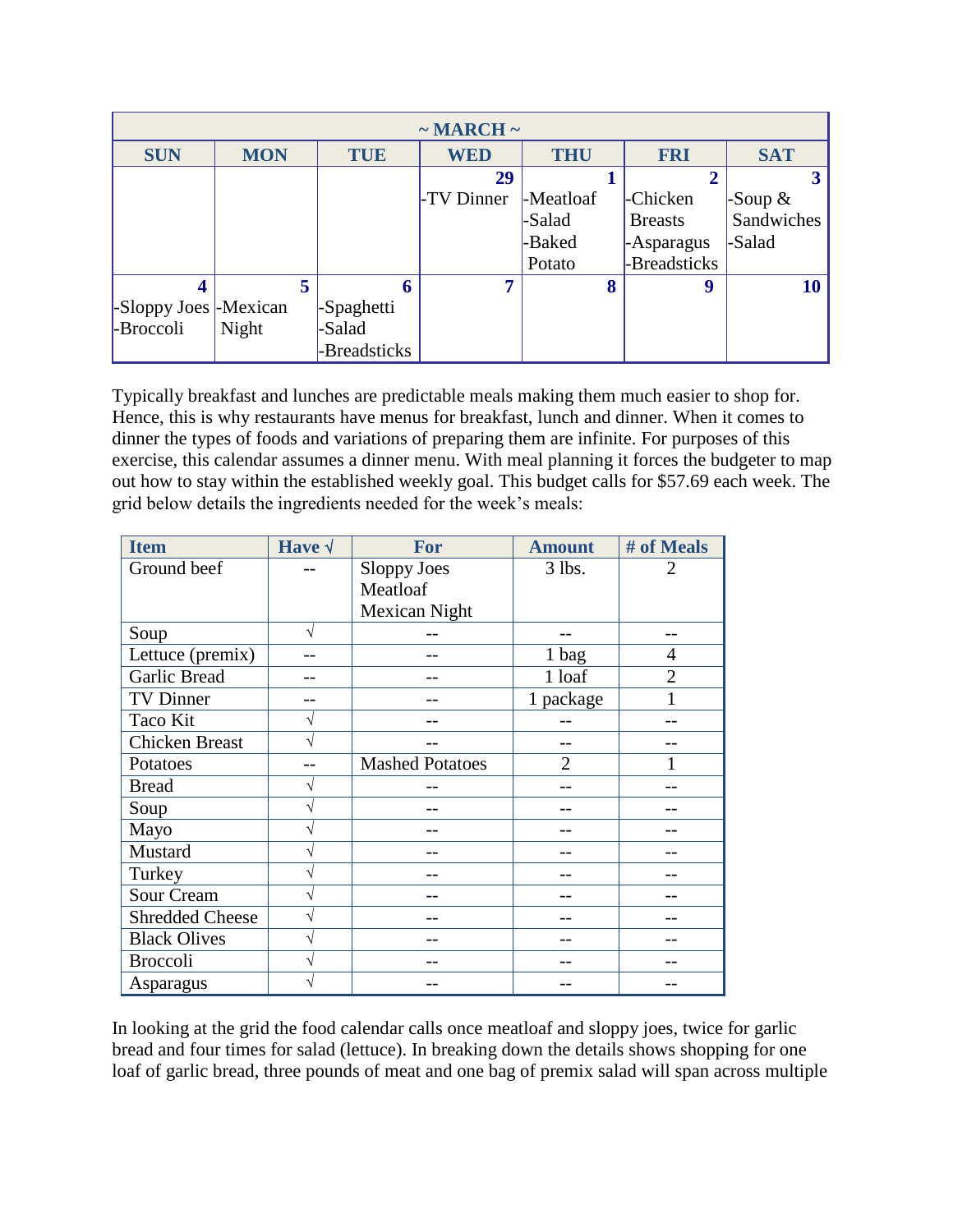**Item Amount Approximate Cost** Ground beef 3 lbs. \$10.00 Lettuce (premix)  $\begin{array}{|c|c|c|} \hline 1 & \text{bag} & \text{ } \end{array}$  \$3.25 Garlic Bread 1 loaf \$2.50 TV Dinner 1 package \$4.89 Potatoes  $\begin{array}{|c|c|c|c|c|c|} \hline 2 & 31.20 \ \hline \end{array}$ 

meals. This charting out exercise leads to determining the quantity to shop for as well price points to stay within budget.

In above Table the total for week comes to \$21.84. (Many states tax food for consumption on premises but not food sold for off premises consumption such as restaurant) This leaves \$35.85 for the breakfast and lunch meal categories.

## **5.1 Unit Pricing**

Most stores have *unit pricing* (which is how much is being paid per package or multiple items in a one package). They may be displayed in forms such as ounces, liters, gallons or pounds. For example, ground beef is displayed as price per pound. When it comes to unit pricing many retailers display this information next to the products and this allows the consumer to make choices in the products they buy that suits their needs. Say a shopper is at the grocer purchasing orange juice – which is one is the best buy?

**2 gallons at \$3.80 or 1.5 gallons at \$2.70**

**-\$3.80 / 2 = \$1.90**

### **-\$2.70 / 1.5 = \$1.80**

The above example is a simple determination as the quantities are single unit packaging, however it becomes more complicated with items such as sodas which have many different packaging sizes and amounts. This is where a common mistake is made by consumers when they see a lower price on an item and make an *impulsive buy* (an unplanned purchase for product or service just before a purchase is made) when in actuality the higher priced item next to it has a cheaper unit cost. For example, suppose a shopper is deciding on which yogurt to purchase:

| <b>Brand</b>   | <b>Cost</b> | <b>Cups</b> | <b>Package Size</b> | <b>Total Amount</b> | <b>Unit Price</b> |
|----------------|-------------|-------------|---------------------|---------------------|-------------------|
| Brand X        | \$9.99      | 16          | 60z.                | 96 oz.              |                   |
| <b>Brand Y</b> | \$11.00     | 18          | 60z.                | $108$ oz.           | .61               |
| Brand Z        | \$12.05     | 20          | 60z.                | 120 oz.             | .60               |

#### *Result*

Brand X has a lower total cost at \$9.99 however it is actually the highest of three brands in unit price by two cents to that of Brand Z. Additionally, Brand X offers less in total amount than Brands Y and Z.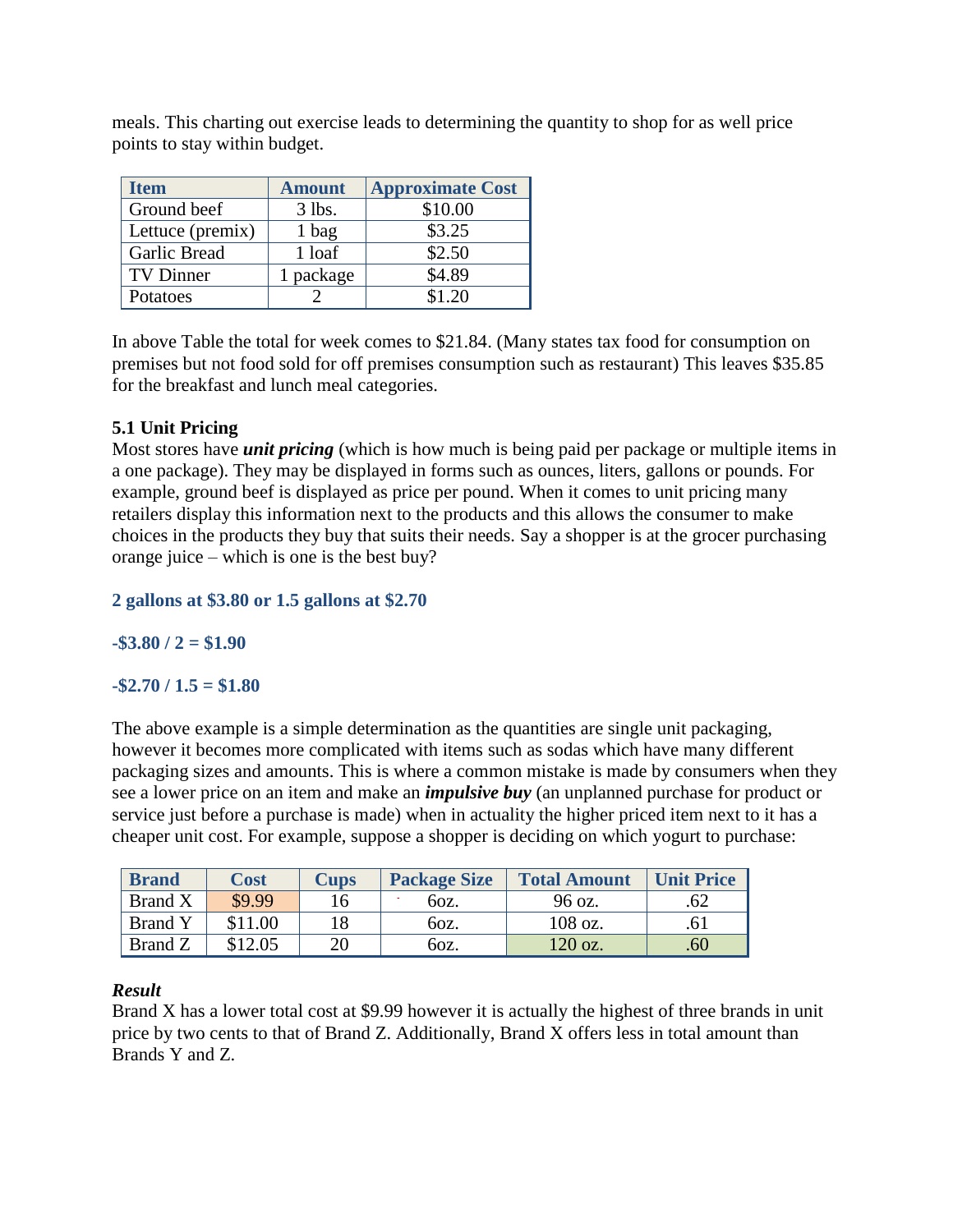Being that the consumer is buying large amounts of yogurt the price will be relatively higher as a single purchase from the budget. However going for the cheapest price simply from a price standpoint is not the best option.

## **5.2 Unit Pricing Based on Consumption**

When purchasing products in jumbo, multi, economy or family size packs the individual quantities may not be same when comparing products. One product may offer more individual packs while another may offer less packs but more volume. The major point to consider is a product is not a good buy if cannot be consumed in a timely matter. If it expires that is wasted cost and food. See the Table below:

| <b>Brand</b>   | <b>Cost</b> | <b>Cups</b> | <b>Package Size</b> | <b>Total Amount</b> | <b>Unit Price</b> |
|----------------|-------------|-------------|---------------------|---------------------|-------------------|
| <b>Brand X</b> | \$9.99      | 24          | 40z.                | 96 oz.              |                   |
| <b>Brand Y</b> | \$11.00     | 18          | 60z.                | 108 oz.             | .61               |
| Brand Z        | \$12.05     | 20          | 60z.                | $120$ oz.           | .60 <sub>1</sub>  |

In this example the unit cost for Brand X is the best value due to  $24$  cups. What to consider is the amount of the package size. For some people 4 ounces may not be enough consumption at each meal or having to consume 24 cups before they expire may not be practical for some. Say, one consumer only eats 16 cups before they expire which costs \$9.99. It may be cost effective to purchase single units. A single unit that calls a higher unit price at 50 cents would cost \$8 for 16 cups saving \$1.99.

## **Consumption Rate**

When purchasing products there is an expected time frame before they need to be purchased again. This is a key point to a food budget because having this information allows decision making to purchase other products that are needed less frequently and for products that are more expensive. For example, a box of breakfast bars that contains 10 per package with a consumption rate of one per day will require approximately three purchases a month and 37 per year:

## **365 bars / 10 per box = 36.5 purchases a year**

## **36.5 / 12 months = 3.041 purchases per month**

This is a proven exercise that develops:

1) A true knowledge of consumption rate for products when completing weekly grocery lists

2) A keen grasp on food cost to develop a cost basis each month

The Table below displays a consumption rate chart for breakfast (packages per year are rounded).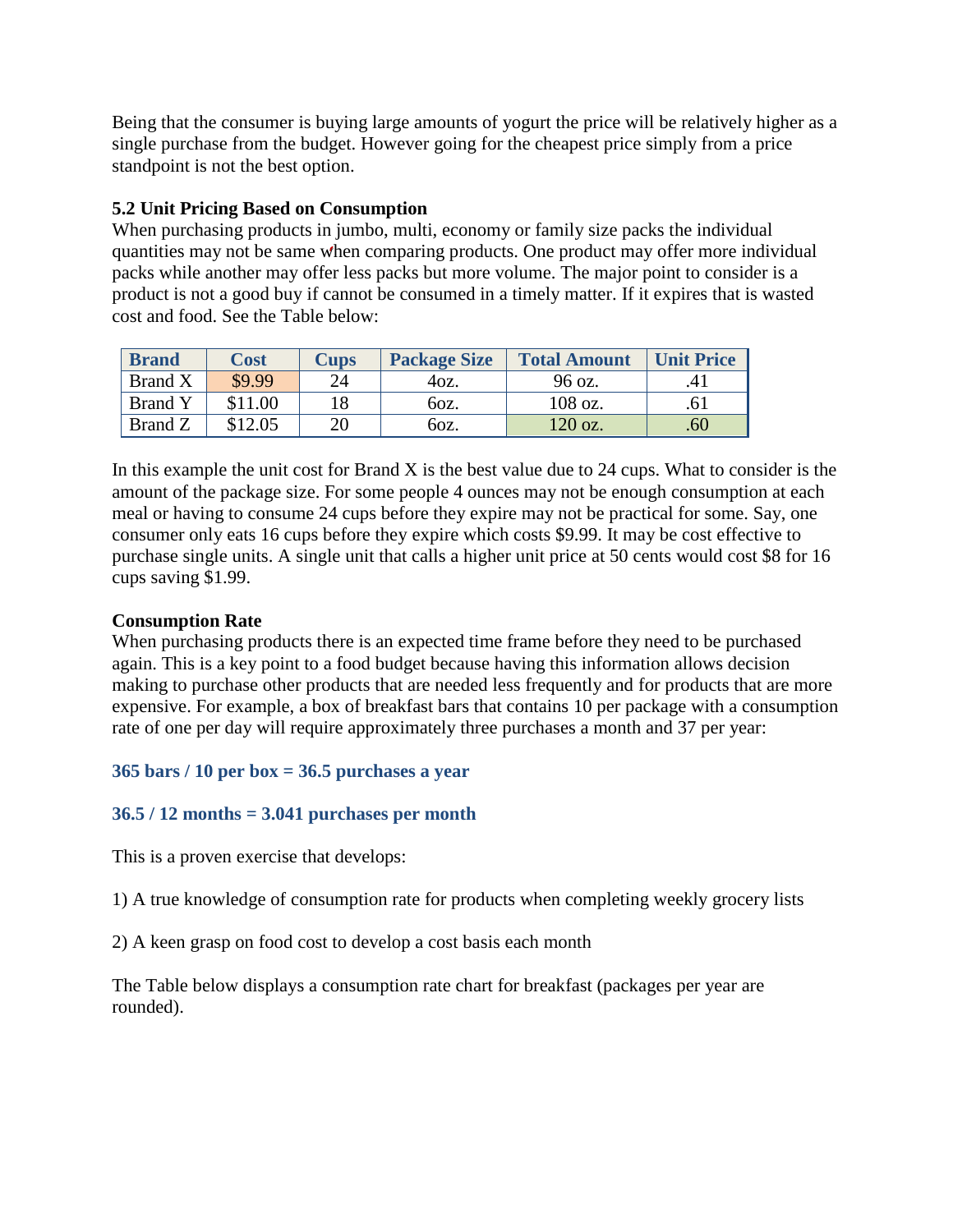| <b>Item</b>           | <b>Consumption</b>        | <b>Package Size</b> |    | <b>Purchases Year   Purchases Month</b> |
|-----------------------|---------------------------|---------------------|----|-----------------------------------------|
| <b>Bagels</b>         | 1 every other day         |                     | 23 | 1.9                                     |
| <b>Bananas</b>        | 1 per day                 |                     | 73 |                                         |
| <b>Breakfast Bars</b> | 1 per day                 | 10                  | 36 |                                         |
| Eggs                  | 2 per day                 | 12                  | 61 |                                         |
| Milk                  | $\frac{1}{2}$ cup per day | $1/2$ gal, 64 oz.   | 23 | 1.9                                     |
| Oatmeal               | 1 every other day         | 12                  | 15 | 1.25                                    |
| Orange Juice          | 1 cup each day            | $1/2$ gal, 64 oz.   | 46 | 3.8                                     |

Once the chart is complete the picture becomes clear as to how many purchases are required each week as displayed in the Purchases Month column. What stands out is that not all of the products can be purchased on a weekly basis. For example, bagels, breakfast bars, milk orange juice and oatmeal all require four or less purchases per month. Based on monthly budget this is simple to manage because there is no need to purchase these products on beyond the four-week average. On the inverse, bananas and eggs eclipse the four-purchase per month schedule. This means more trips are required; two additional for bananas and one for eggs each month. Furthering the analysis is looking at the package sizes to determine if there can be changes in the quantities to lessen the amount of trips each year; for bananas it calls for purchasing five per weekly trip however, purchasing seven brings the average down to one per week.

## **Current:**  $365 / 5 = 73$  trips per year  $\rightarrow$  73 / 12 = 6 trips per month

## Adjusted:  $365 / 7 = 52$  trips per year  $\rightarrow 52 / 12 = 4.3$  trips per month

### *(.3 accounts for the four months each year where there are 5 shopping weeks)*

As for eggs raising the carton count from 12 to 18 creates an average of 3.37 trips per month. In these two instances both food items can be purchased within the four times per month goal. There is not an exact science to be able to go shopping each week and have the ability to purchase all products at the same time. Some products will last longer than others and food consumption or changes in the types and brands will vary from time to time as well. This is why it essential to utilize the food consumption chart and weekly grocery list.

### **5.3 Buying in bulk**

Buying in bulk from warehouse clubs such as Costco and Sam's Club have increased in popularity in recent years as they have a lot to offer in the way of buying items in bulk for a less overall cost than buying in smaller quantities at the grocery store. The difference is that a membership is required often starting in the range of \$50 and they typically last a year. They may also offer a small cash back to help amass enough to pay for the membership. For example, Costco offers an executive membership that features 2% cash back on purchases including gasoline (which is often in the range of 15-20 cents cheaper than the traditional gas station). In addition, these clubs offer a trial membership. Warehouse clubs will not replace the grocer as their model is to sell food items that carry a high consumption rate paired with quality,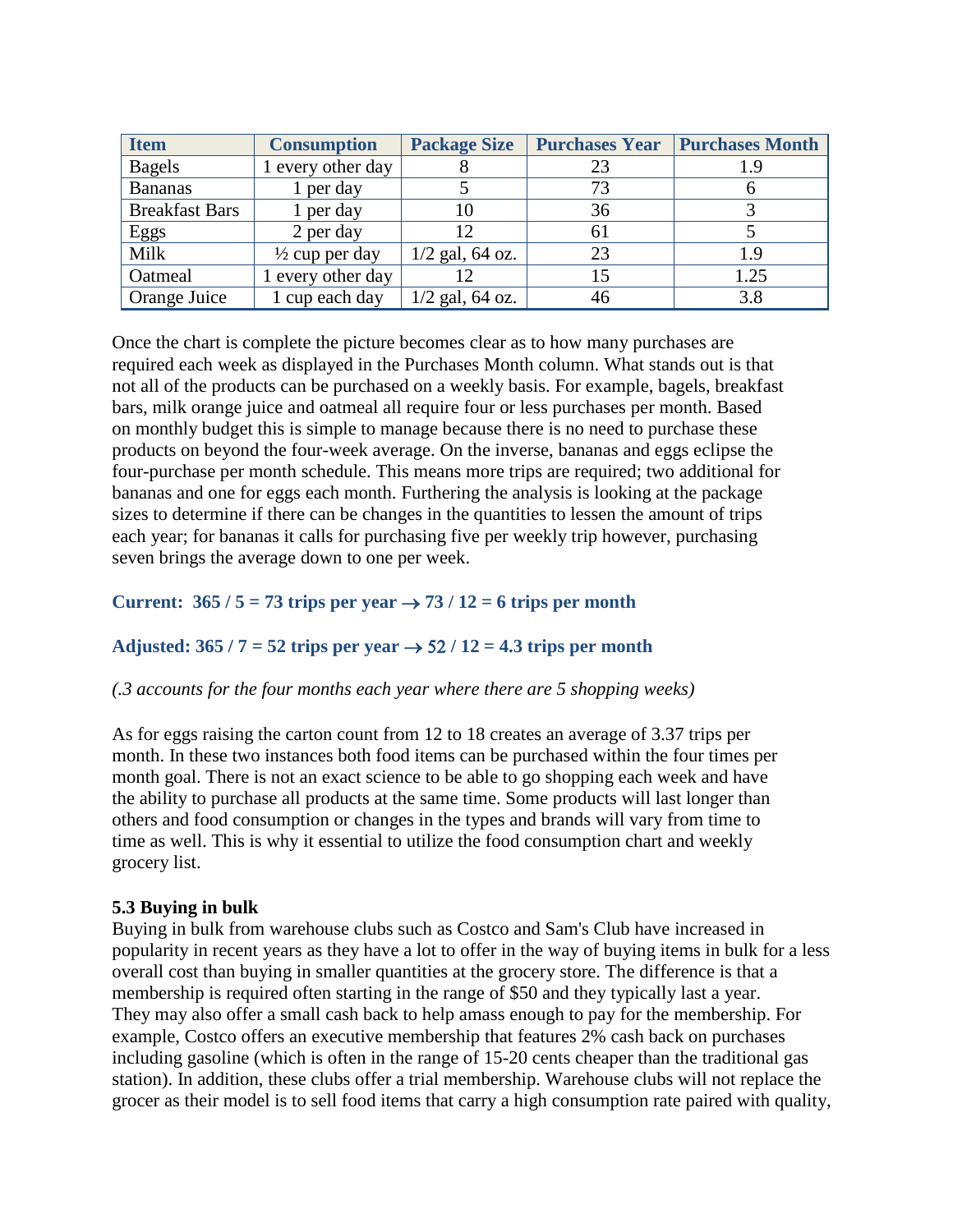however saving on just a handful items alone can offset a membership cost and true savings over purchasing the same products from the grocery store. This is true even in the event that someone is an individual living alone who consumes less than an average sized family. Another benefit to this it reduces trips and/or time shopping. The following example breaks down toilet paper (TP) for an individual who purchases 12 rolls at a time at 350 sheets per roll with each roll lasting six days.

#### **350 sheets / 6 days = 58 sheets per day**

#### **6 days x 12 rolls = 72 days**

#### **365 / 72 days = 5.069 trips per year 5.069 / 12 = .422 trips per month**

.422 is just under one trip every two months.

| <b>Item</b> | <b>Consumption   Package   Sheets/Roll</b> |                      |     | <b>Purchases Year   Cost per Pack</b> |         |
|-------------|--------------------------------------------|----------------------|-----|---------------------------------------|---------|
| TP @ Grocer | 1 per 6 days $\parallel$ 12 rolls          |                      | 350 |                                       | \$6.99  |
| TP @ Club   | 1 per 6 days                               | $\parallel$ 30 rolls | 425 |                                       | \$14.99 |

#### Grocer  $\rightarrow$  \$6.99 x 5 trips = \$34.95

**Club \$14.99 x 2 trips = \$29.98**

At first glance it looks like the values are very similar with only a \$4.97 difference however, upon further analysis purchasing from the club is a healthier cost advantage.

**425 sheets / 58 sheets per day = 7.32 days** 

**7.32 days x 30 rolls = 219.6 days**

#### **365 / 219.6 days = 1.66 trips per year**

Being that it the trips per year is 1.66 it will take 2 trips to cover the amount of supply necessary. However, there will be a spillover in the next year and eventually create a larger savings advantage by the middle of year three.

**7.32 days x 60 rolls = 439.2 days**

**Year one (2 purchases): 439.2 - 365 = 74.2** 

**Year two (2 purchases): 74.2 + 439.2 = 513.4 513.4 – 365 = 148.4**

Year three: (1 purchase)  $148.4 + 219.6 = 368 \rightarrow 368 - 365 = 3$ 

Due to the excess toilet paper carrying over only one purchase is made in year three thereby creating a savings of \$24.93 (year to year accumulation).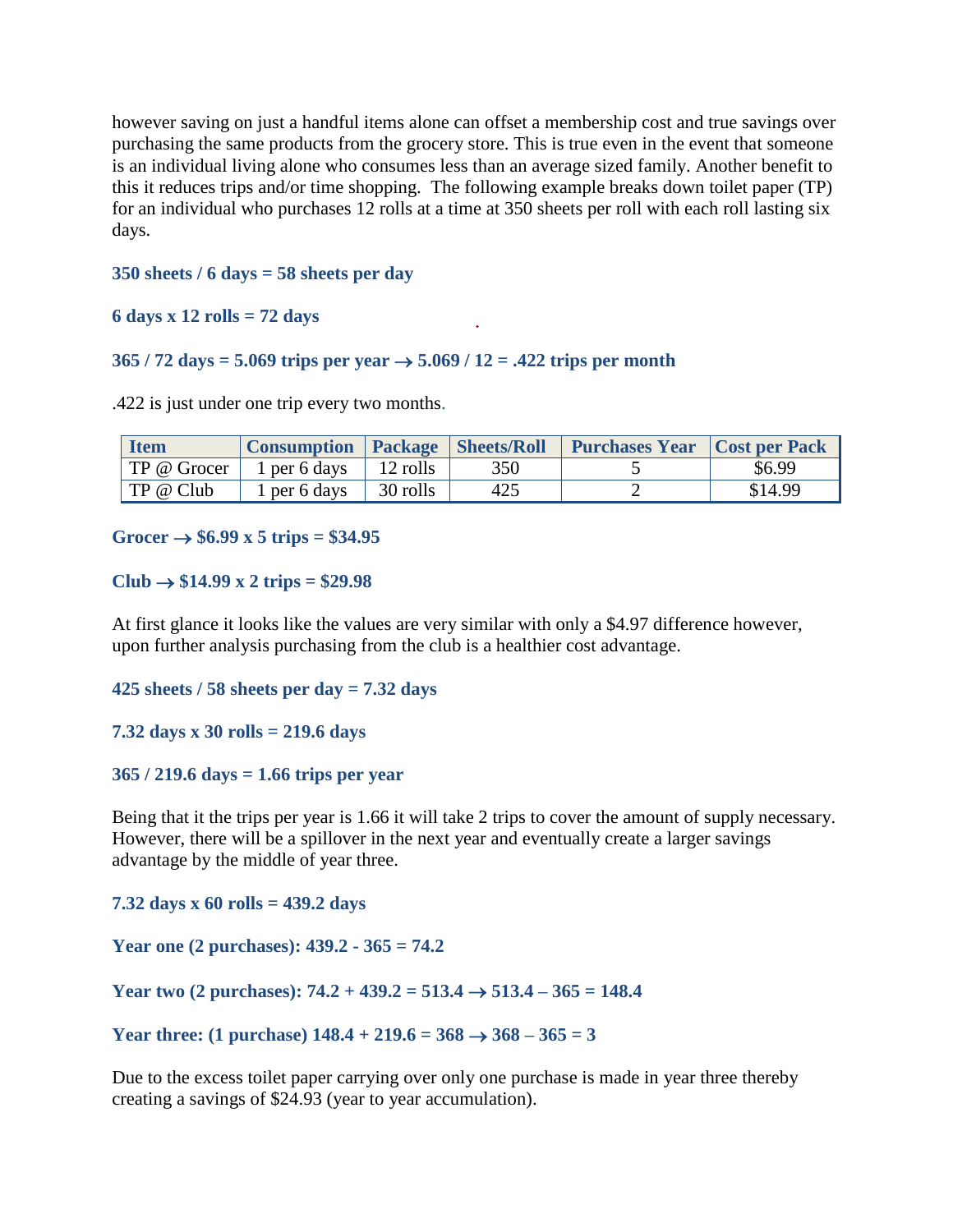## *(Year 1) \$4.97 + (Year 2) \$4.97 + (Year 3) \$14.99*

### *Points to Consider*

- 1) Saving \$24.93 is not a number that jumps out however it is still money that will eventually be saved down the road.
- 2) The consumption was based on an individual; for a family of five it would produce \$124.65 in savings in year three.
- 3) The trips to the grocery store would 15 and only five for the warehouse club

## **The Warehouse List**

Being the grocery bill is often the largest item in the budget taking the methodology to plan now to save later still creates more cash flow down the road. The savings of \$24.93 on the toilet paper is just one of several products that will over time keep more money in the budget and less in the pockets of others. After performing this exercise on various items a warehouse list can be established revealing the savings as seen in a one-year chart below:

| <b>Item</b>      | <b>Savings</b> |
|------------------|----------------|
| Apples           | \$35           |
| <b>Beverages</b> | \$80           |
| Cereal bars      | \$18           |
| Eggs             | \$24           |
| Frozen chicken   | \$32           |
| Ketchup          | \$10           |
| Lettuce          | \$25           |
| Lunchmeat        | \$65           |
| Paper towels     | \$15           |
| Snack chips      | \$75           |
| Soup             | \$15           |
| Toilet paper     | \$5            |
| Tuna fish        | \$25           |
| Vitamins         | \$45           |
| Yogurt           | \$60           |
| <b>Total</b>     | \$529.00       |

Performing this exercise reveals a savings \$529 and subtracting a warehouse fee of \$50 brings the total to \$479. On a monthly basis this comes to \$39.91.

### *Other Warehouse Club Service*

Often the warehouse clubs sell gasoline, auto insurance and other services at discount rates. They may also offer a cash back credit card that can allow you to save money to pay for the annual membership on top of the warehouse card discount toward purchases.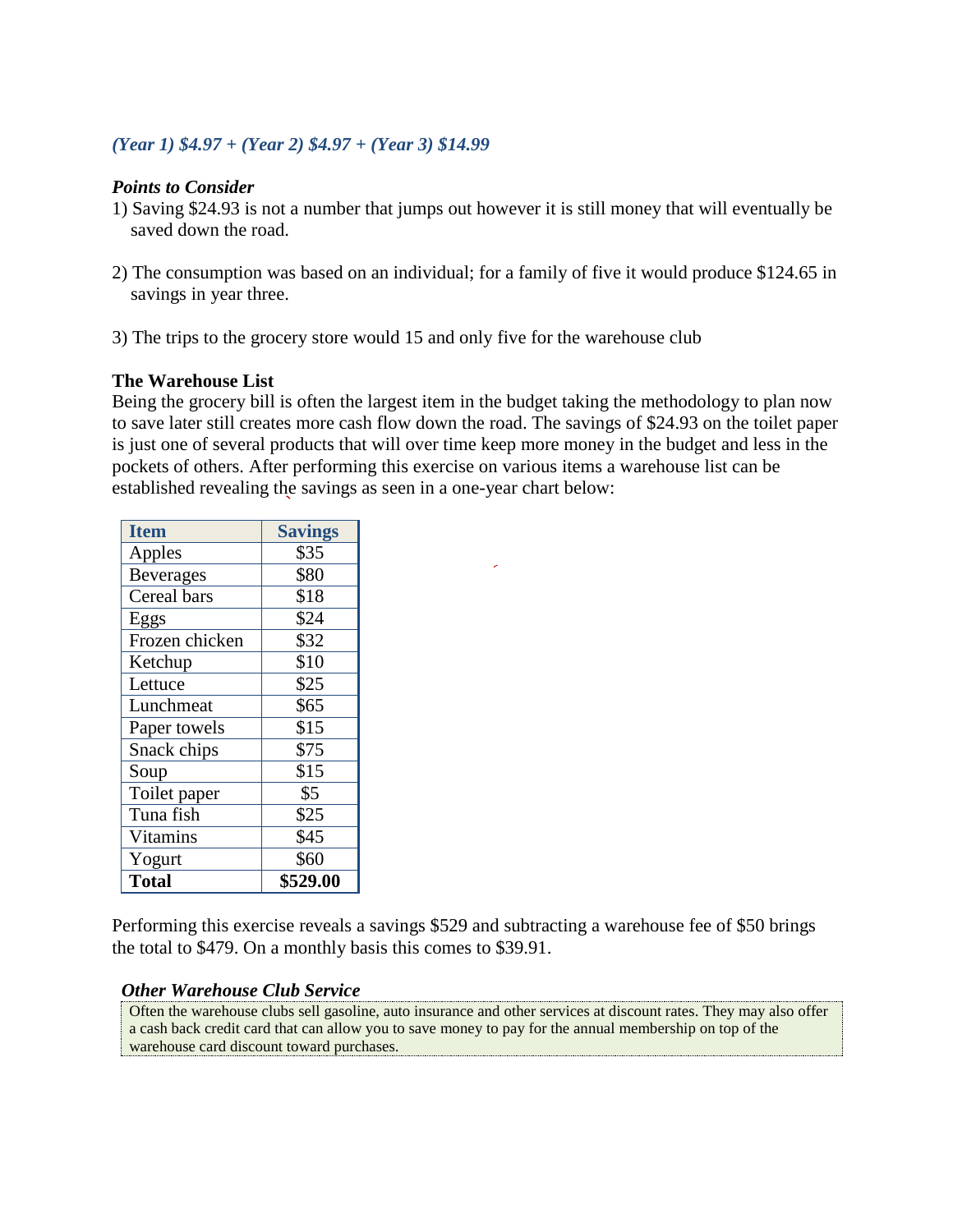### **Mitigating Costs**

There are a handful of ways to keep an eye on the items contained in the grocery bill. It is a constant undertaking due to individual consumption, competition pricing and as well the fluctuations in food prices.

## *Cheat sheet*

Besides having a shopping list it is key to keep track of prices. This allows for monitoring to see if prices are raising or lowering and the ability to compare them against other products at other stores. It is difficult to do this however, there apps on cell phones that provide services to create lists compare prices and provide coupons.

## *Coupons*

Coupons appear in the newspapers, product containers and online. They do save money however, it can be a time consuming effort to research, clip, organize and then track them for use. Another drawback is that that many offered are not the products that are desired in the grocery list. In addition, the quantities offered may not fit into the budget plan. When using coupons stacking a store and factory coupon will boost savings and sometimes local stores will accept coupons from competitor's stores.

## *Grocer discount cards*

Grocery retailers often have their own savings card shaped like a credit card that fits into a wallet or by way of a key ring. Applying for a membership is simple and usually is free of charge. There has been consistent speculation as to whether they save money, however there are certain products that will cost more without the card.

## **5.5 Building the Food Cost into the Budget**

When buying goods and services typically what costs the most creates the ability to cut the most. Being the grocery bill fits this category in spite of spikes in food prices, there are a set of controls that remain constant. Most notably, there are an infinite variety of foods to satisfy just about any palate creating the ability to make several different types of meals and sound decisions with money.

Predicting the cost of the grocery bill each month is difficult due to the availability of food and the fluctuations in prices. The soundest strategy is to look at what is projected in the budget and then working to meet that or number or come under it. From there, the goal is to reduce the cost burden.

The key is it to treat groceries like any other fixed bill regardless of thinking that if I go over, I still have to eat! Consequently, start by breaking the amount down to a daily amount. The psychology here is that by knowing this number it feels easier to manage and provides inspiration to beat it. The typical household shops at least once a week and this frequency provides a consistent update of the progress throughout a given month. In the budget, Jasper only needs to feed himself and his son commanding \$250 per month creating this cost basis: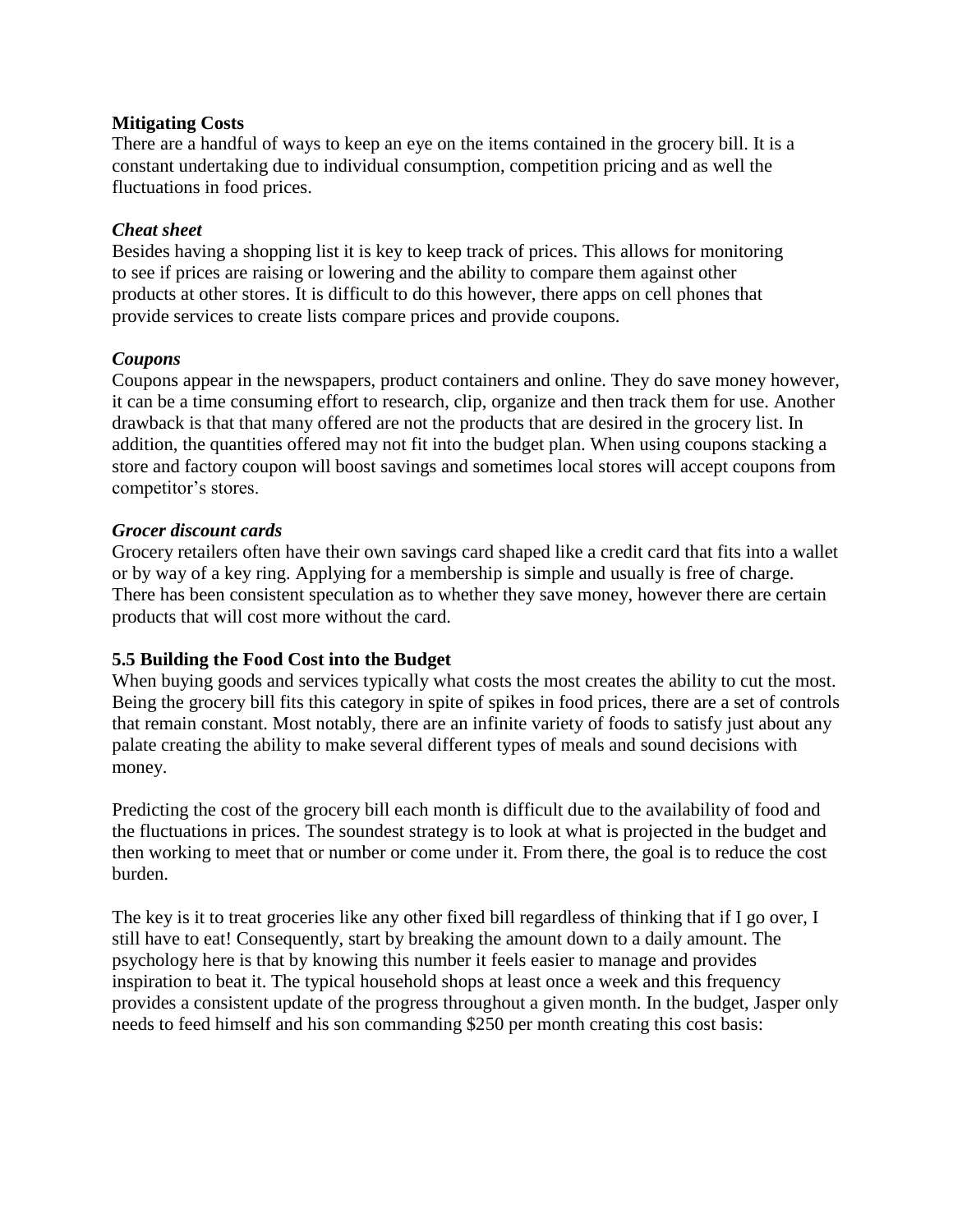## **\$250 x 12 = \$3,000**

### **\$3,000 / 365 (days in the year) = \$8.22 per day**

| <b>Month</b>   | <b>Daily Cost</b> | <b>Month</b>   | <b>Daily Cost</b> |
|----------------|-------------------|----------------|-------------------|
| January $(31)$ | \$8.06            | July $(31)$    | \$8.06            |
| February (28)  | \$8.92            | August (31)    | \$8.06            |
| March $(31)$   | \$8.06            | September (30) | \$8.33            |
| April (30)     | \$8.33            | October (31)   | \$8.06            |
| May $(31)$     | \$8.06            | November (30)  | \$8.33            |
| June $(30)$    | \$8.33            | December (31)  | \$8.06            |

*This will vary depending how many days in each month (\$250/number of days in month):*

From the chart there is little variance from month to month. On average there is \$57.69 per week to spend:

#### **\$3,000 / 52 = \$57.6923 (\$57.69 rounded)**

#### **\$57.69 x 52 = \$3,000**

According to the food cost chart in beginning of chapter, the budget for a male at 35 years of age for a thrifty plan is \$234.20 each month leaving \$15.8 room for variance, but the budget is predicated on \$250/month. It is important to note that when shopping weekly, the calendar for the new month doesn't usually fall on the same day. For example, shopping on a Wednesday in February falls on the 1<sup>st</sup> but it falls on the  $7<sup>th</sup>$  in March.

|    |    |    | <b>FEBRUARY</b> |                |    |                |    |    |    | <b>MARCH</b> |    |    |    |
|----|----|----|-----------------|----------------|----|----------------|----|----|----|--------------|----|----|----|
| S  | M  | T  | W               | T              | F  | S              | S  | M  | T  | W            | T  | F  |    |
|    |    |    |                 | $\overline{2}$ | 3  | $\overline{4}$ |    |    |    |              |    | 2  | 3  |
| 5  | 6  |    | 8               | 9              | 10 | 11             | 4  | 5  | 6  |              | 8  | 9  | 10 |
| 12 | 13 | 14 | 15              | 16             | 17 | 18             | 11 | 12 | 13 | 14           | 15 | 16 | 17 |
| 19 | 20 | 21 | 22              | 23             | 24 | 25             | 18 | 19 | 20 | 21           | 22 | 23 | 24 |
| 26 | 27 | 28 | 29              |                |    |                | 25 | 26 | 27 | 28           | 29 | 30 | 31 |

This means there will be carryover into every month. Shopping on February  $29<sup>th</sup>$  covers that day until the  $6<sup>th</sup>$  of March. This also creates five shopping weeks in the month as whereas in March there is only four. Continuing with the 2013 calendar there are 52 Wednesday's of shopping, but each month the amount of shopping days varies (\$57.69 x number of weeks in each month):